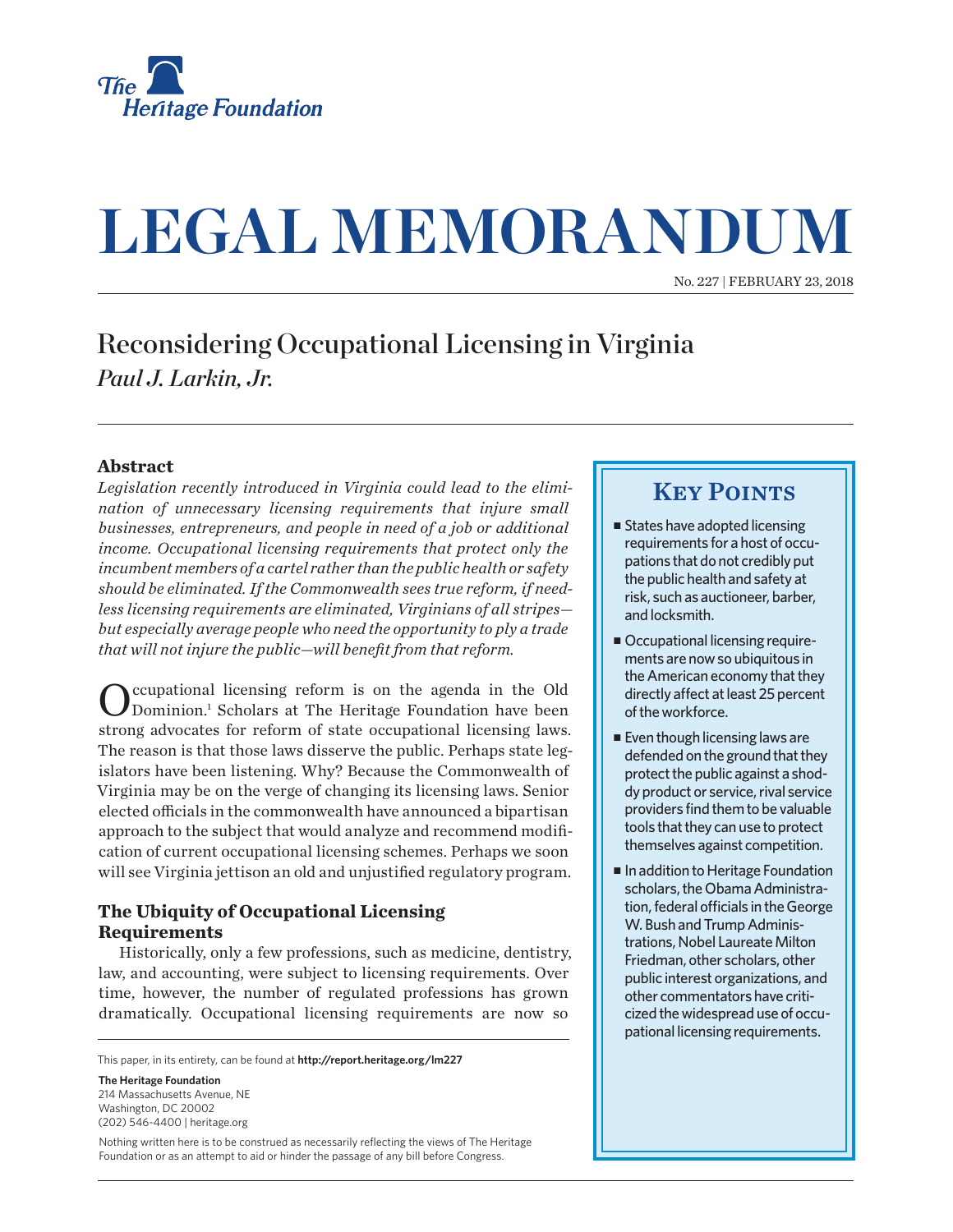ubiquitous in the American economy that they directly affect at least 25 percent of the workforce.<sup>2</sup>

In some fields—medicine is the best example licensing requirements make sense. It is reasonable to demand that someone be well educated and trained before he can diagnose disease, prescribe medication, or perform surgery. But states have adopted licensing requirements for a host of occupations that do not credibly put the public health and safety at risk. As one commentator has noted, among the fields subject to licensing requirements are the following:

"animal breeders," auctioneers, ballroom dance instructors, barbers, bartenders, cosmetologists, court clerks, door repair contractors, "fishers," florists, funeral attendants, interior designers, landscape workers, manicurists and pedicurists, "milk samplers," "packagers," painting contractors, plumbers, "skin care specialists," taxi drivers, taxidermists, tour or travel guides, tree trimmers, and upholsterers. Other observers have found additional occupations subject to licensing requirements, such as beekeepers, "burial societies," cat groomers, chimney sweeps, elevator operators, fortune tellers, frog farmers, "home entertainment installers," horseshoeing personnel, jai alai "participants," junkyard dealers, locksmiths, lobster sellers, makeup artists, manure applicators, maple dealers, motion picture projectionists, mussels dealers, photographers, private detectives, real estate brokers and sales personnel, quilted clothing manufacturers, rainmakers, reptile catchers, shampooers, sheep dealers, stallion breeders, surveyors, ticket brokers, turtle farmers, and Whitewater rafting guides or operators.3

Clearly, any state code that imposes occupational licensing requirements on those lines of work is ripe for reform.

## **The Justification for Occupational Licensing**

Occupational licensing is a form of economic regulation. Yet it has been accepted since the days of Adam Smith and Alfred Marshall, and has been proven since the collapse of the Soviet Marxist economy, that a free-market economy is preferable to regulation as a means of providing goods and services. Under competition, companies that design the best mousetrap or supply the best extermination service will prosper, and consumers will receive the goods and services they desire at the lowest cost. In fact, it could be said that the market functions as an impersonal and impartial regulator by matching consumer desires with producers who can efficiently supply the widgets and services that consumers prefer.

Government-imposed regulation is reasonable only where the nature of the service makes it more efficient for one company alone to provide it (for example, railroads and power lines) because the business is a natural monopoly or when some other exception to or defect in the free market requires government intervention (for example, the government funds national defense through taxation). There are far more instances, however, in which society is far better off relying on competition rather than regulation to allocate goods and services.

Historically, occupational licensing has been justified on the ground that an exception exists for certain goods and services that must be regulated for the public's health and safety to prosper. The argument is that there is what economists would call an "information asymmetry" between what a service provider knows and what a consumer knows. The average consumer does not know the difference between Michael DeBakey and Gregory House, so the government must guarantee that anyone who practices medicine is qualified to do so. Only by limiting who can ply a particular trade to people who satisfactorily complete a prescribed course of education and training and pass a qualifying examination, the argument goes, can the public be protected against flimflammers, bunko artists, and quacks fraudulently or unjustifiably claiming to be qualified, responsible tradesmen.4

The problem is that this justification is, generally speaking, just applesauce. Most of the time, a licensing scheme serves merely to create a cartel protected by law.<sup>5</sup> Competition produces winners and *losers*, so instead of actually competing, risk-averse companies would prefer to enter into a conspiracy to limit competition. They would like to limit the number of competitors, to agree on the service to be supplied and the price to be charged, and to bar outsiders from entering the field to provide a better service at a lower price. In other words, even though licensing laws are defended on the ground that they protect the public against a shoddy product or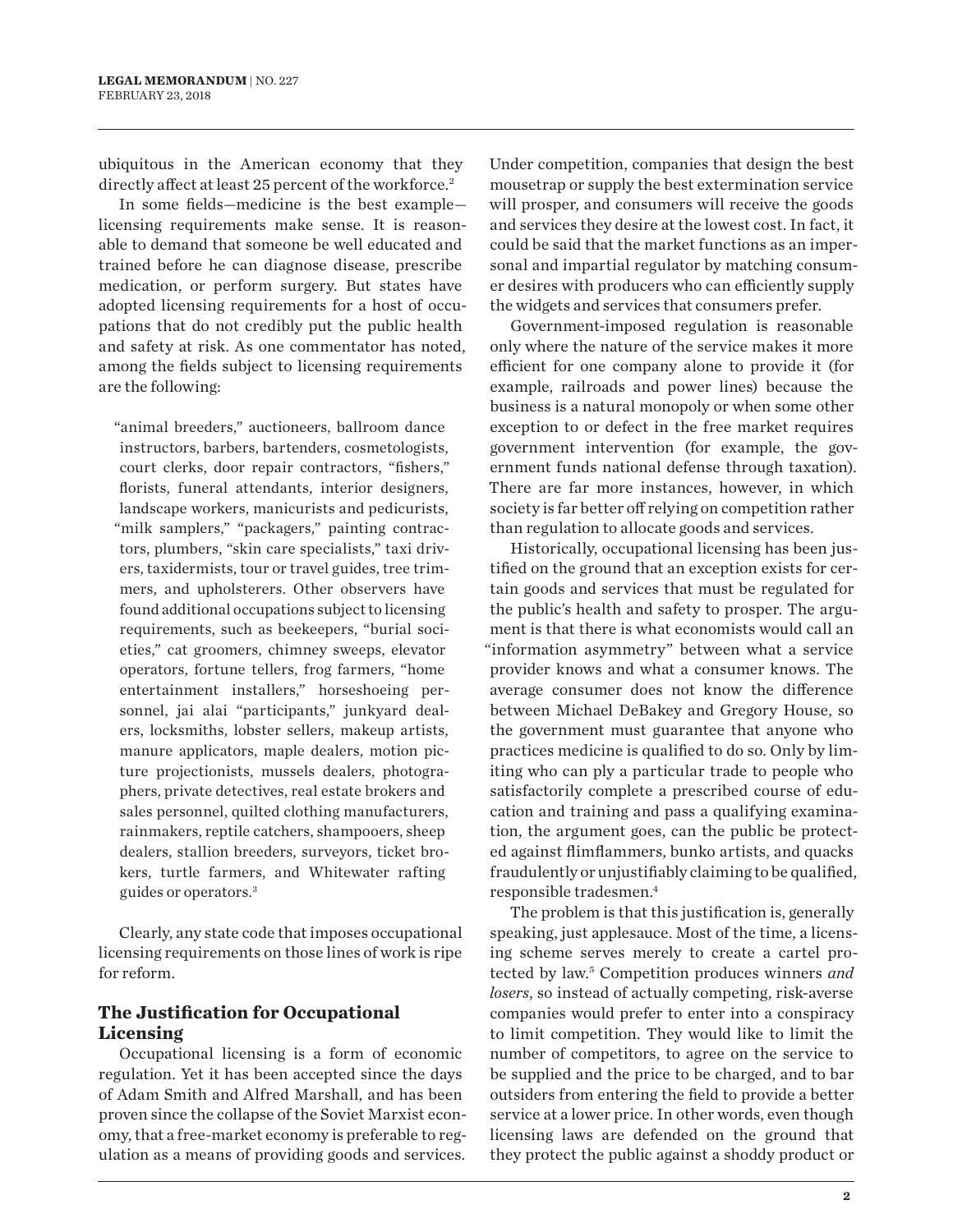service, rival service providers find them to be valuable tools that they can use to protect themselves against competition.

Private parties cannot conspire among themselves to restrain trade—that has been a federal crime ever since Congress adopted the Sherman Antitrust Act in 1890<sup>6</sup>-but a state can impose such a restraint under state law. So, to avoid the toils of the law, businesses try to persuade the state to do the dirty work for them. In return for what economists call "economic rents" (supernormal profits obtained by operation of law, not the market), parties pay to politicians "political rents" in the form of votes, campaign contributions, and so forth.

The result is to enrich incumbents in a particular profession and their fellow-traveler politicians at the expense of the public and would-be entrants into that line of work: a relationship that would make Rick Blaine and Captain Louis Renault smile.7 As I have noted elsewhere:

Occupational licensing requirements have been criticized on several grounds. The most common has been that they hijack state power for the benefit of a few. They limit the number of service providers, thereby allowing the members of a given trade to avoid competition and raise prices, without supplying the corresponding service quality improvement promised to consumers. The risk that licensing will generate monopoly profits for industry members is aggravated when incumbent parties can define the conditions of entry by rivals. The effect of licensing is to create a cartel that supplies its members with economic rents on an ongoing basis because entry restrictions operate like a "hidden subsidy" to licensees. Industries particularly benefit from licensing when the consumer demand for the service is inelastic (for example, oncology), when there are few if any alternatives (for example, surgery), or when the industry can define qualifications (for example, hair-cutting). That expense can be considerable for individual consumers and the nation as a whole. Licensing requirements give licensees a "premium" of four to thirty-five percent above the competitive price.<sup>8</sup>

It is important to note that licensing requirements principally hurt what would be known as "the average person" or "little people," not *Fortune* 500

CEOs. They raise the price that consumers must pay for a service, which amounts to a far larger percentage of the money available to a low-income worker than to a titan of industry. Licensing requirements also prevent out-of-work individuals from pursuing a new line of work, from supplementing the income sometimes needed by a one-parent or even a twoparent household, or from getting their first job. For those reasons, Heritage scholars have urged state lawmakers to reconsider their licensing codes.<sup>9</sup>

Heritage scholars are not alone in this. The Obama Administration,10 federal officials in the George W. Bush and Donald Trump Administrations,<sup>11</sup> Nobel Laureate Milton Friedman,<sup>12</sup> other scholars,<sup>13</sup> other public interest organizations, $14$  and other commentators<sup>15</sup> have also criticized the widespread use of occupational licensing requirements. Even states that have adopted such codes may be reconsidering them.<sup>16</sup>

Of course, occupational licensing requirements are sometimes reasonable. As noted, we can—and should—demand that people be licensed before they perform transplant surgery. But there is no public safety justification for requiring barbers to be licensed. Parents have been cutting their children's hair as long as there have been parents, children, and something with which to cut. Other occupations also can and should be freed from the unnecessary burden of government regulation.

### **Occupational Licensing Reform in the Commonwealth of Virginia**

As far as occupational licenses go, Virginia is one of the nation's worst offenders. Consider their burdensomeness. A recent report by the Institute of Justice ranks Virginia as the seventh most burdensome state.17 Virginia is in the minority of states that license upholsterers, locksmiths, commercial floor sanding contractors, and commercial painters.<sup>18</sup> The Virginia code also falls heavily on low-income occupations, such as contractors of various types.19 It demands an estimated 1,460 days of education and training to become an athletic trainer and 731 days of education and training to be licensed as a commercial or residential door repair contractor, drywall installation contractor, or landscape contractor.20 By contrast, Virginia requires only eight hours of education and training to become a school bus driver and no prior education or training to be a pharmacy technician or a city bus driver.<sup>21</sup> Some disparities between the requirements to work in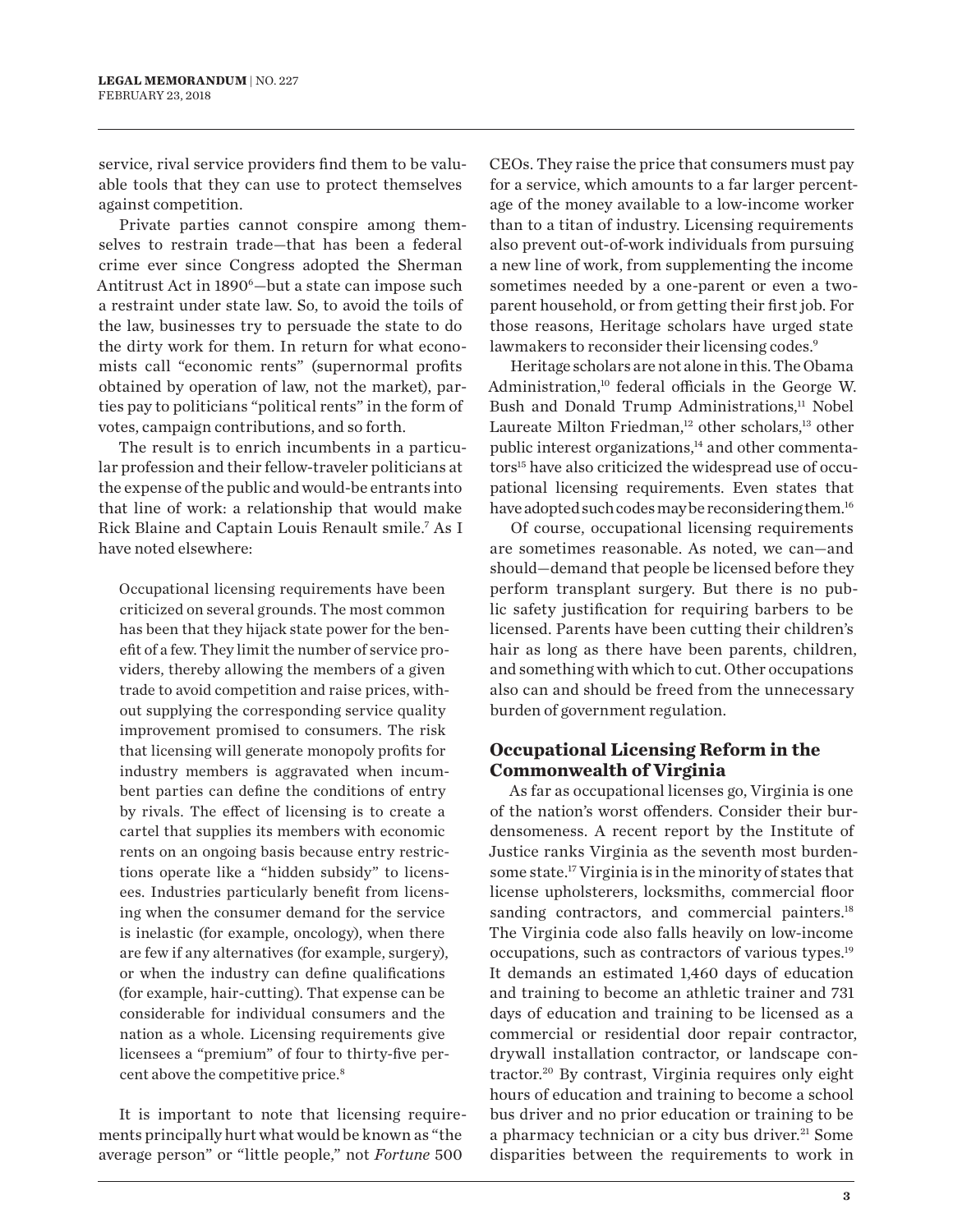different positions also appear quite bizarre. It takes 63 days to become an emergency medical technician for example, but 350 days to become a cosmetologist.22

Arbitrary requirements like these call out for reform. Fortunately, elected officials in Virginia appear to be listening.

On February 5, 2018, Virginia Governor Ralph Northam, a Democrat, and Speaker of the Virginia House of Delegates Kirk Cox, a Republican, announced bipartisan legislation that would reduce needless regulatory burdens on Virginians. The legislation would achieve that result by creating a three-year regulatory reduction pilot program to eliminate rules that hinder small businesses and entrepreneurs. The Virginia Department of Planning and Budget (DPB) would implement the program, which at least initially would focus on two state departments: the Department of Professional and Occupational Regulation and the Department of Criminal Justice Services.

The bill states that the goal of the program "shall be to reduce regulatory requirements, compliance costs, and regulatory burden across both agencies by 25 percent by July 1, 2021." According to the bill's sponsor, Delegate Michael Webert (R–Fauquier), "This will make these agencies more efficient, reduce regulatory burdens, and give us a clear model to replicate across state government."23 The DPB's responsibilities would also include determining whether and how state agencies comply with existing requirements and reviewing all of Virginia's regulations every four years.

The Virginia Department of Professional and Occupational Regulation is a particularly important subject of the bill because it regulates a large number of different occupations.<sup>24</sup> Among them are accountants, architects, auctioneers, barbers, cemetery operators, cosmetologists, contractors, geologists, librarians, polygraph examiners, real estate appraisers, rental location agents, and waste management facility operators. It makes sense to require some of the professions within that department's jurisdictions, such as opticians, to be subject to reasonable regulation. In the case of others, such as librarians, it does not. And it might make sense to regulate some of the activities of a third category of occupations, such as geologists, but that would depend on the particular function they perform.

The Virginia General Assembly should go forward with its plan to reform its occupational licensing laws. Of course, passing the proposed legislation does not guarantee that any licensing requirements will be lifted. The bill merely gives the Virginia DPB the responsibility to conduct an appraisal over three years, which is a lifetime for some public policy proposals. Sometimes, delaying action is as good as denying it. Only time will tell.

Nonetheless, perhaps some optimism is warranted. After all, hope springs eternal.<sup>25</sup> If the Commonwealth sees true reform, if needless licensing requirements are eliminated, Virginians of all stripes—but especially average people who need the opportunity to ply a trade that will not injure the public—will benefit from that reform.

#### **Conclusion**

Ask any policy analyst to define the term "satisfaction," and he will tell you that satisfaction comes when a policymaker listens to a recommendation and acts on it to improve life for the public. Virginia's lawmakers seem to be doing just that. Recently introduced legislation could lead to the elimination of unnecessary licensing requirements that injure small businesses, entrepreneurs, and people in need of a job or additional income. Occupational licensing requirements that protect only the incumbent members of a cartel rather than the public health or safety should be eliminated. If Virginians are lucky, the Old Dominion will endorse a new policy.

*—Paul J. Larkin, Jr., is Senior Legal Research Fellow in the Edwin Meese III Center for Legal and Judicial Studies, of the Institute for Constitutional Government, at The Heritage Foundation.*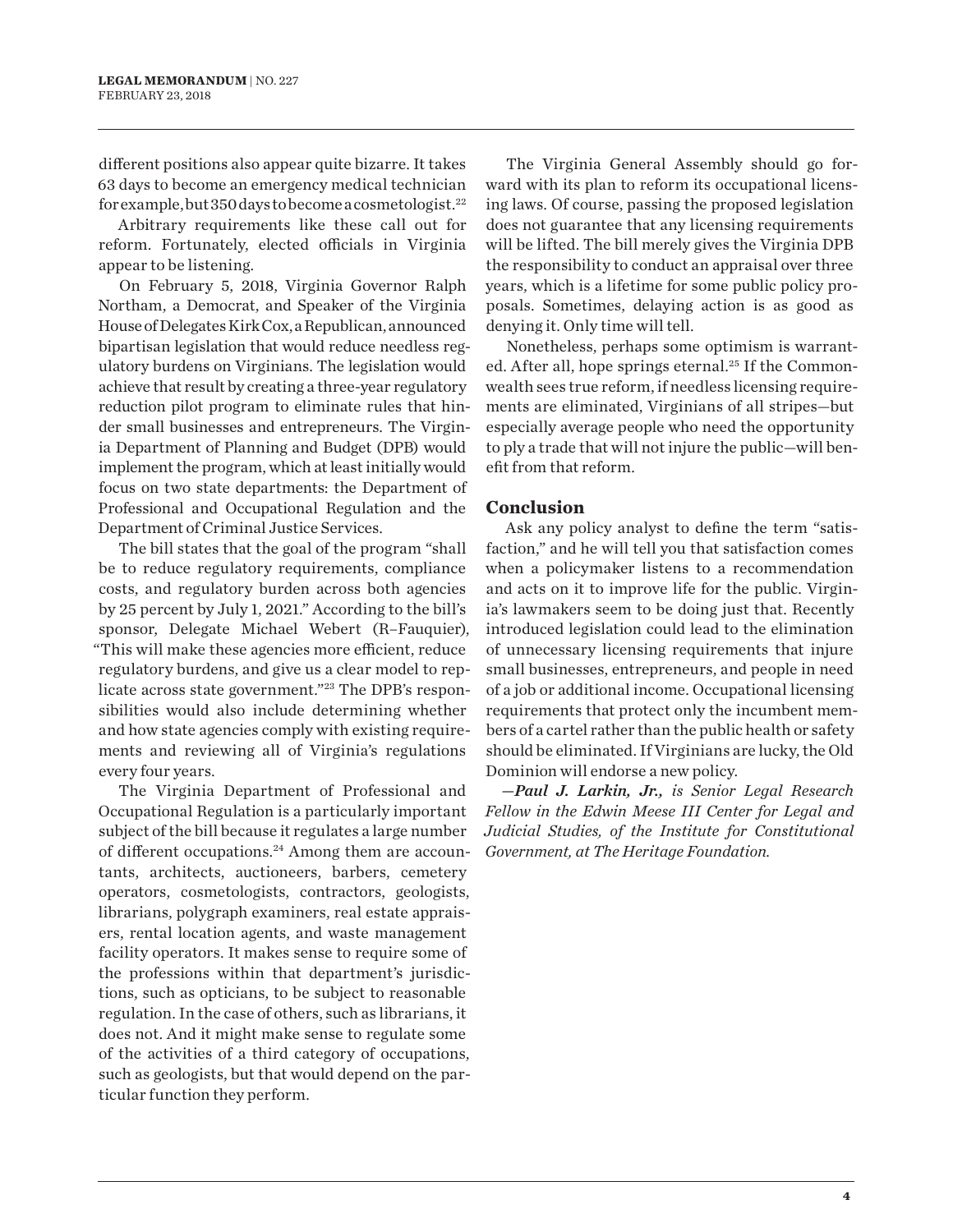## Endnotes

- 1. *See* Press Release, Office of the Governor, Governor Northam and Speaker Cox Announce Bipartisan Agreement on Regulatory Reform (Feb. 5, 2018), https://governor.virginia.gov/newsroom/newsarticle?articleId=25403; Graham Moomaw, *Northam, Cox Announce Bipartisan Plan to Roll Back State Regulations*, Richmond Times-Dispatch (Feb. 5, 2018), http://www.richmond.com/news/virginia/government-politics/generalassembly/northam-cox-announce-bipartisan-plan-to-roll-back-state-regulations/article\_3ce8f05a-4eb8-524e-9a1c-0b75a87e1103.html.
- 2. *See* The White House, Occupational Licensing: A Framework for Policymakers 17 (2015) (hereafter WH Occupational Licensing Framework); Paul J. Larkin, Jr., *Public Choice Theory and Occupational Licensing*, 39 Harv. J.L. & Pub. Pol'y 209, 211 (2016).
- 3. Larkin, *supra* note 2, at 216–18 (footnotes omitted).
- 4. *Id.* at 222–25.
- 5. *Id.* at 225–44.
- 6. *See* the Sherman Antitrust Act, ch. 647, § 1, 26 Stat. 209 (1890) (codified at 15 U.S.C. § 1 (2012)) ("Every contract, combination in the form of trust or otherwise, or conspiracy, in restraint of trade or commerce among the several States, or with foreign nations, is declared to be illegal. Every person who shall make any contract or engage in any combination or conspiracy hereby declared to be illegal shall be deemed guilty of a felony, and, on conviction thereof, shall be punished by fine not exceeding \$100,000,000 if a corporation, or, if any other person, \$1,000,000, or by imprisonment not exceeding 10 years, or by both said punishments, in the discretion of the court.").
- 7. *Casablanca* (Warner Bros. 1943), https://www.youtube.com/watch?v=8vY-4zWKsJM.
- 8. Larkin, *supra* note 2, at 235–37 (footnotes omitted).
- 9. See, e.g., Salim Furth, Understanding the Data on Occupational Licensing, HERITAGE FOUND., BACKGROUNDER No. 3159 (Sept. 28, 2016), file:///C:/ Users/Larkinp/AppData/Local/Temp/BG3159.pdf; Timothy Kilcullen & Salim Furth, *How Licensing Laws Protect Special Interests at the Expense of Everyone Else*, Heritage Found., Commentary (Dec. 12, 2017), https://www.heritage.org/jobs-and-labor/commentary/how-licensing-lawsprotect-special-interests-the-expense-everyone-else; Paul J. Larkin, Jr., *A Public Choice Analysis of Occupational Licensing*, HERITAGE FOUND., Legal Memorandum No. 205 (May 30, 2017), http://www.heritage.org/sites/default/files/2017-05/LM-205.pdf; Paul J. Larkin, Jr., *A Brief History of Occupational Licensing*, Heritage Found., Legal Memorandum No. 204 (May 23, 2017), http://www.heritage.org/sites/default/ files/2017-05/LM-204.pdf; *cf*. Paul J. Larkin, Jr., *Occupational Licensing Reform: The ALLOW Act*, Heritage Found., Legal Memorandum No. 212 (July 21, 2017), http://www.heritage.org/sites/default/files/2017-07/LM-212\_0.pdf; David Rosenthal, *How Tennessee Criminalized Compassion for Animals*, Daily Signal (Mar. 1, 2017), http://dailysignal.com/2017/03/01/how-tennessee-criminalized-compassion-for-animals/; David Rosenthal, *How Arizona Is Using Licensure Laws to Punish Compassion*, Heritage Found., The Daily Signal (Feb. 17, 2017), http://dailysignal. com/2017/02/17/how-arizona-is-using-licensure-laws-to-punish-compassion/; James Sherk, *Creating Opportunity in the Workplace*, Heritage Found., Backgrounder No. 2962 (Dec. 16, 2014),

http://thf\_media.s3.amazonaws.com/2014/pdf/BG2962.pdf.

- 10. *See* WH Occupational Licensing Framework, *supra* note 2.
- 11. See, *e.g.*, Alexander Acosta & Dennis Saugaard, *Making It Easier to Work Without a License*, Wall St. J. (Jan. 8, 2017),

https://www.wsj.com/articles/make-it-easier-to-work-without-a-license-1515457813?mod=searchresults&page=1&pos=1 (Alex Acosta is the U.S. Secretary of Labor); William Blumenthal, Gen. Counsel, U.S. Fed. Trade Comm'n, A Primer on the Application of Antitrust Laws to the Professions in the United States (Sep. 29, 2006) (background materials accompanying remarks before the Canadian Bar Ass'n), *available at* http://www.ftc.gov/sites/default/files/documents/public\_statements/primer-application-antitrust-law-professions-united-states/2006092 9cbablumenthalmaterials\_0.pdf [http://perma.cc/GV9M-SASB]; CAROLYN COX & Susan Foster, Fed. Trade Comm'n, The Costs and Benefits of Occupational Regulation (1990), *available at* https://www.ftc.gov/system/files/documents/reports/costs-benefits-occupationalregulation/cox\_foster\_-\_occupational\_licensing.pdf [http://perma.cc/M24D-T9QX]; Prepared Statement of the Federal Trade Commission on Competition and the Potential Costs and Benefits of Professional Licensure Before the Committee on Small Business, U.S. House of Representatives (2014), *available at* http://www.ftc.gov/system/files/documents/public\_statements/568171/140716professionallicensureho use.pdf [http://perma.cc/N7Y8-8WV2]; *cf.* Timothy J. Muris, *Principles for a Successful Competition Agenc*y, 72 U. Chi. L. Rev. 165, 170 (2005) ("Protecting competition by focusing solely on private restraints is like trying to stop the water flow at a fork in a stream by blocking only one channel. A system that sends private price fixers to jail, but makes government regulation to fix prices legal, has not completely addressed the competitive problem. It has simply dictated the form that the problem will take.") (Muris was the Chairman of the Federal Trade Commission (FTC) from 2001–04).

- 12. *See* Milton Friedman, Capitalism and Freedom 137–160 (1962).
- 13. See, *e.g.*, S. David Young, The Rule of Experts: Occupational Licensing in America (1987); Clark M. Neily III, *Coaxing the Courts Back to Their Truth-Seeking Role in Economic Liberty Cases*, in Economic Liberty and the Constitution: An Introduction, Heritage Found., Special Report No. 157 25, at 27–31 (Paul J. Larkin, Jr. ed., 2014), http://thf\_media.s3.amazonaws.com/2014/pdf/SR157.pdf; Sidney L. Carroll & Robert J. Gaston, *Occupational Licensing and the Quality of Service*, 7 L. & Human Behav. 139, 139–40 (1983); Aaron Edlin & Rebecca Haw, *Cartels by Another Name: Should Licensed Occupations Face Antitrust Scrutiny?*, 162 U. Pa. L. Rev. 1093, 1093 (2014); Walter Gellhorn, *The Abuse of Occupational Licensing*, 44 U. Chi. L. Rev. 6, 6 (1976); Morris M. Kleiner, *Occupational Licensing*, 14 J. Econ. Persp. 189, 191–92 (2000); Dick Carpenter & Lisa Knepper, Op-Ed., *Do Barbers Really Need a License?*, Wall St. J. (May 10, 2012), http://www.wsj.com/articles/SB1000142405 2702304451104577389691765508790 [http://perma.cc/BH6V-WPLY].